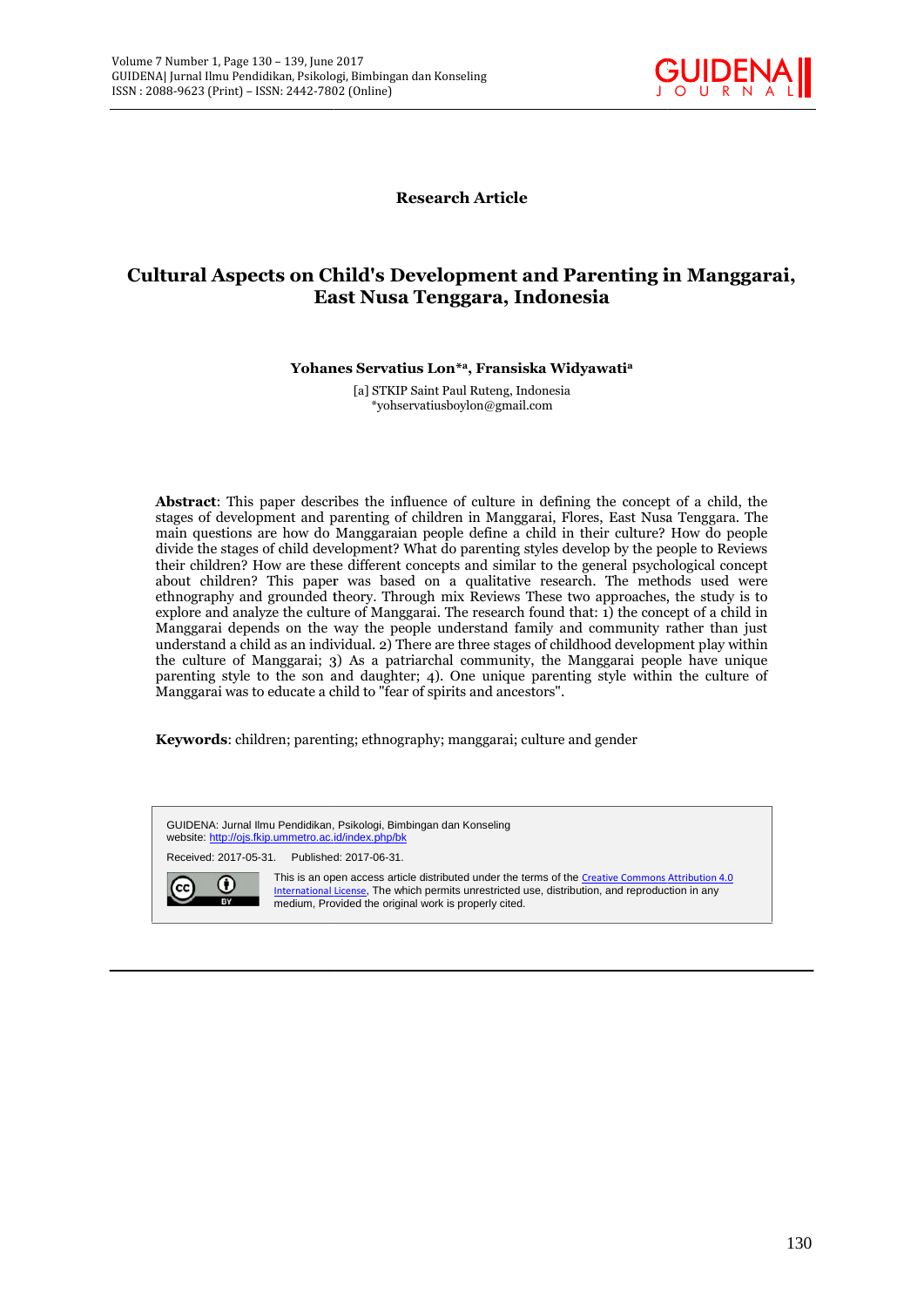#### **INTRODUCTION**

In the study of psychology and anthropology received a statement that cultural differences are among the factors that influence individual differences regarding the concept, development, and parenting. According to Vygotsky in Supardan (2016, p. 5) social interaction, habits, and activities that culturally determine the development of an individual. In spite of the similarities in the growth of a child is universal, cultures that make up a person with a distinctive character. Culture also creates cognitive aspects where one might use tools and cultural habits to actualize themselves and their identity and to learn (Supardan, 2016, p. 5). Culture is also affecting how parenting or parenting is done by one group of people.

This paper describes how the people of West Manggarai, Flores, East Nusa Tenggara, define and position the child in their cultural community. Manggarai is a community that has the characteristics: communal, patriarchal, agricultural, religious and mystical. This distinction affects how society defines who the child's stage of development and foster patterns. The main questions of this study are: how people define child Manggarai culturally and socially? How did the Manggarai divide the stages of child development? What parenting style developed by the Manggarai on their children? How did these concepts are different and the same as the psychological theory generally about the child? Through these key questions, this study contributes in presenting new information about the concept of children, stage of development and pattern-based foster Manggarai culture. This is the first study ever conducted in this field in the region. Thus, through this study, theory and new thinking in this study could be enriched.

This paper is divided into several sections. After an introductory section, this paper will outline the method description of the community and the family model the star point Manggarai be included in the assessment of research results. In the next section presented a special cultural concept regarding girls and boys. The gender difference affects the differences in expectations and parenting at the same development tasks. This section is followed by a discussion about the three stages of child development according to the Manggarai. A discussion will follow study results of the study and closed with the conclusion.

## **DISCUSSION**

This paper is an attempt to understand the identity, development and culture-based parenting Manggarai, East Nusa Tenggara Indonesia. This study used a qualitative approach. The method used was ethnography and grounded theory. According to Mead (Cohen, 1970) ethnographic field study reports rely on a community of people who naturally live. Ethnography(Malinowski, 1984) is capturing the viewpoint of the "native," the relationship of life and realize his vision and his world. With ethnographic no effort to build so called(Radcliffe-Brown, 1956) as "a complex network of social relations" or "social structure" of society. Ethnography aims to "understand the viewpoint of the indigenous people, to do with life, to get his views on the world. Adult ethnography is also understood as an attempt how people organize their culture in mind and use the culture of life. The task of the researcher is to scrape out of the public mind,

This ethnographic study centered on family and community life of the Manggarai. This study was conducted through observation and entrance in family and community life. Some in-depth interviews were also conducted with key informants such as parents and traditional leaders. Researchers themselves are the Manggarai and therefore an understanding of the local culture becomes more widespread and easily. Viewing angles are used "from the inside" of course does not detract reasonable interpretation and is what is being investigated. Thus the validity of the study is still maintained.

### **Kids in the Community and Families of Manggarai**

To know who the children, need to know how the community and the families of Manggarai. Manggarai is a region located in the western part of Flores Island. Geopolitically, today, Manggarai is the name of a district. Also Manggarai district, there is also the West Manggarai regency and East Manggarai. The third area is initially only one district, namely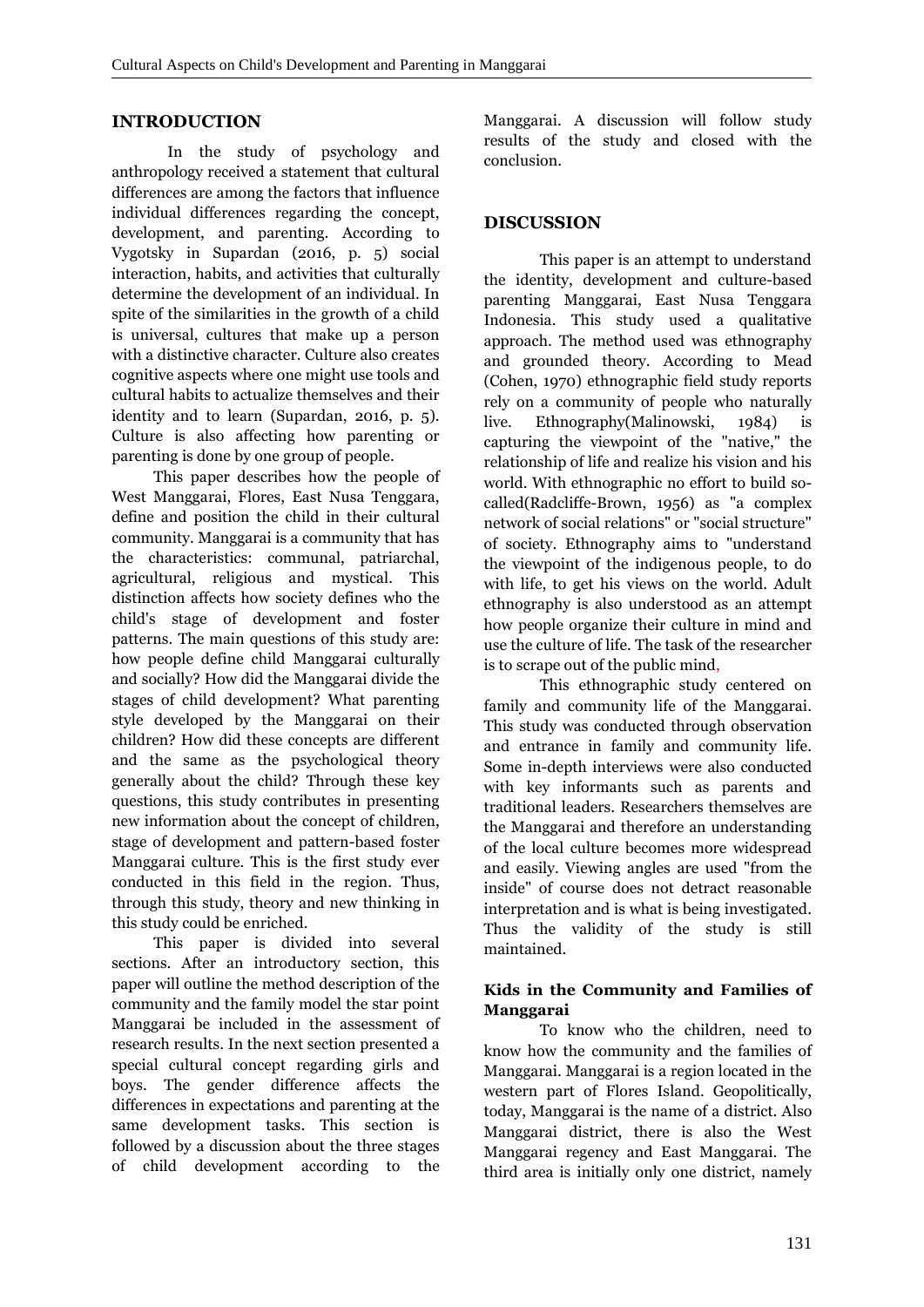Manggarai. But in 2003 and 2006, Manggarai district was expanded into West Manggarai and East Manggarai district (Widyawati, 2013, p. 28). When this paper called the "Manggarai," which is meant here is not referring to the name of a district, but rather relates to an area that is more common because of ties of history, culture and the language used Manggarai.

Manggarai is a public community (Lon YS, 2015), Ties and family relationships within the clan are the main identifier of these groups. Manggarai people in the first place will define itself as part of a particular family genealogy that is formed by two things: the relation of blood relationship (ASE-ka'é) and marital relationships (WOE Nelu). An individual, then, is the property of a Wa'u (clan / clan) (Verheijen, 1967, p. 730) (Koetjaraningrat, 1977, p. 121), Wa'u or clan serves as a so called(Nerton, 1968, pp. 353-354) as "*social collectivity and socially cohesive*." With this cultural concept, a child is not just an individual who stands alone. He is part of the community. Determining the presence of a community of life and sustainability(Lon, 2016),

Each family Manggarai people have always longed for children for two reasons. First, the child is believed to be the form of parents and community regeneration. Called a agu cing child cakal (new shoots); it is reinforced by the expression: EME wakak Betong discouraged, manga Wake deceiving Tae; Eme muntung Pu'u Gurung manga wungkut deceiving Curup (If the old bamboo roots are uprooted then there are the customary life; if stem aur burning, there are buds listening to all the teaching). Children become guarantee the sustainability of the descendants of a family, tribe, society, and culture. The absence of children is an existential fear expressed by the term hamper mempo niho elong (fear disappeared like the trunk of a banana) is the fear of missing out of the history of life in the world. If a person dies without leaving a descendant or child, then her death likened to watang bowok meaning weathered wood (Sudi, 2016)

Second, the child is believed to be a blessing of the ancestors and the Divine. Circumstances do not have children (TOE manga wing) is a curse or disgrace(Sutam, 1998), So the Manggarai like to have many children because "many children, many thanks". In the customary prayer, often delivered: "Poro ného ga tae times, cua ised paka do agu Child banar wing, propeller Res catfish, propeller race racap, Borek chipped cala, cala ta'i wa'i" (Hopefully they -Expectant conjugal - sprout a lot and have children much like a full calf diarrhea stools and full leg). For People Manggarai a large number of children were rewarded symbolic and hyperbolic in the expression, Borek chipped cala, cala ta'i wa'i (full calf diarrhea stools and full leg).

### **Girls and Boys**

Manggarai is a patriarchal society where the authorities are in the paternal line (Widyawati, 2017), Each family really missed the birth and presence of boys. Families who do not have a boy can be considered as a family lineage will be extinct or mempo in their local language. In such cases, culturally, in traditional societies, a husband is allowed to take a new wife in order to get the boy. If he does not receive the boy, then his estate should be given to boys from their brothers and not to girls.

Girls and boys begin distinguished status since birth. When a child is born, someone is going to hit the wall of the house to ask about the sex of the child. If the male gender will be answered/called ata One (insider / person) and if the female would be called ata Peang (outsider / outsiders)(Lon & Widyawati, 2017), If the eldest child of a family is a boy, the family honor is considered higher. By calling the boy as the implication is clear. The boy is the owner of the heritage and power. He will be the pride of parents. News of the birth of a boy becoming an encouraging news.

As ata One boy is prepared to carry out the roles of leaders, owners, and rulers of the clan or tribe. They are trained to pass on customs and his family. AME dise mbaté expression, askew dise empo (inheritance of your father, the legacy of ancestors) or oblique de empo, mangkeng de Ame (heritage of ancestors; (Verheijen, 1967, p. 598) or Letang de Emam (part or property from the father) does enforce the status and role of the boy as the owner and heir offspring and all the assets owned by a clan.

In contrast to boys, girls are directed to belong to another party clan. Girls are outsiders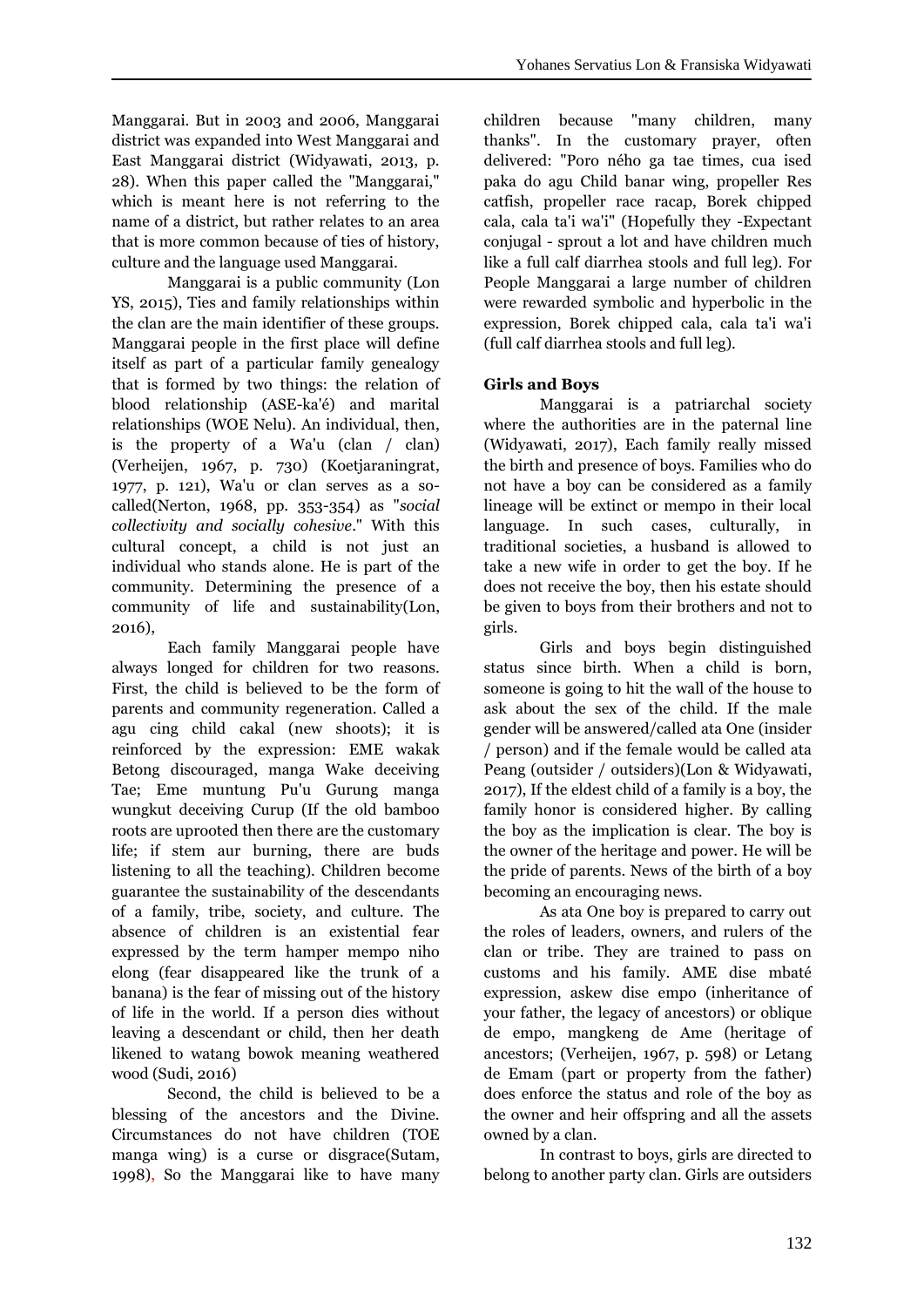(ata Peang). In childhood, he had just become the property of "temporary" family. Later he would get out of his family and will become the property of her husband's family. In the family, they are treated as people who stay temporarily until the groom by men from another clan. By him, they were not included in the plan or make decisions in life together. If they give voice, his voice is consultative rather than deliberative. In other words, the right voice should not be heard. In general, they become listeners and often advised to learn from his father and brother in order not abandoned husband in the future. They are taught to know all the household work and knows how to appreciate, respect her husband and his extended family.

#### **Kids: small, Defenseless**

For the people of Manggarai child is still seen as a plain or white paper or tabula rasa as said J. John Locke (1996)who do not have knowledge. At the Manggarai community there are some words that describe the status and position of the child as a small person, depending on the parents, do not have anything, dirty and worthless. Dictionary Manggarai(Verheijen, 1967, p. 5)noting the words that refer to the child as the child (children), WAE (water), ro'éng (folk), phlegm (kids), mantar (folk, children), ta'i (tai / dirt). Said the boy, WAE and ro'éng clearly illustrate the smallness and dependence of children on their parents.

It was confirmed by the phrase nuk me mendi child (Verheijen, 1967, p. 10)which means that in my opinion the child slave or phrase ro'éng our times (we were just ordinary people) and expression of pisa ro'éng no'o? (How many people here) that shows the status of the child as ordinary people or ordinary people or the governed. Words reak, mantar, and ta'i also means small, dirty and worthless (Lon YS, 2016), Smallness and powerlessness of children in society appears also in the expression of children Koe loas Weru (small newborn child) commensurate with the expression tekur retuk Lawo cai cai bao (new turtledoves arrived, the new mice come). This expression declares children as inexperienced or people who do not know very well about something new and learn about life.

## **Phase Child Development and Parenting Manggarai**

According to the Manggarai community, childhood lasts from ages from birth up to the age a child enters the cutting tooth initiation event called ROPO ngis or cerep ngis. With a gear-cutting ceremony, a child changed its status youth/girls who are considered worthy to marry or participate in various activities rites or obtain land rights. Since that time they were known as reba racang ngis or molas racang ngis(Janggur, 2010, p. 124)*,* Judging from the development, the Manggarai childhood split into three stages, namely the period the child wara (red child), the child period Koe / reak, and the period of child (Ngebo, 2017), These three periods have a quirk in the way adults or parents perceive and educating children.

*First*, Period wara child. This period occurs at the age of 0-1 years. Wara child literally means red children. This period is most in need of attention and protection of parents, especially mothers(Niman, 2017), At this stage the child is still very young (ngoél or toe in cirang wekin), which means the body is not strong. Largely dependent on his mother. The child is capable of feeding, sleeping, and crying. Communication with others is done only through crying. Room for maneuver is very limited and generally only in (around) the house; at the age of 5-10 days, the child is allowed out of the cumpé ( a special place for mothers giving birth); at the age of 40 days, the child is allowed out of the house for a short time.

During this period, parents Manggarai have a fear that the child's psyche can be easily retrieved by evil spirits or by humans who want to swap lives and prolong their lifespan. There is confidence in the Manggarai that baby smell favored by spirits. Therefore, at this age children are forbidden, or haram (Ireng) picked up outside the house in the early morning before the sunrise eye, or during the afternoon or evening. In the hours it is believed to be the spirits wandering and searching for prey. So for the Manggarai-age children are not introduced to life outside the home. If parents are forced to go to their families, the trip should not be made in the afternoon or evening.

There is also the belief that among their neighbors, there may be people who have the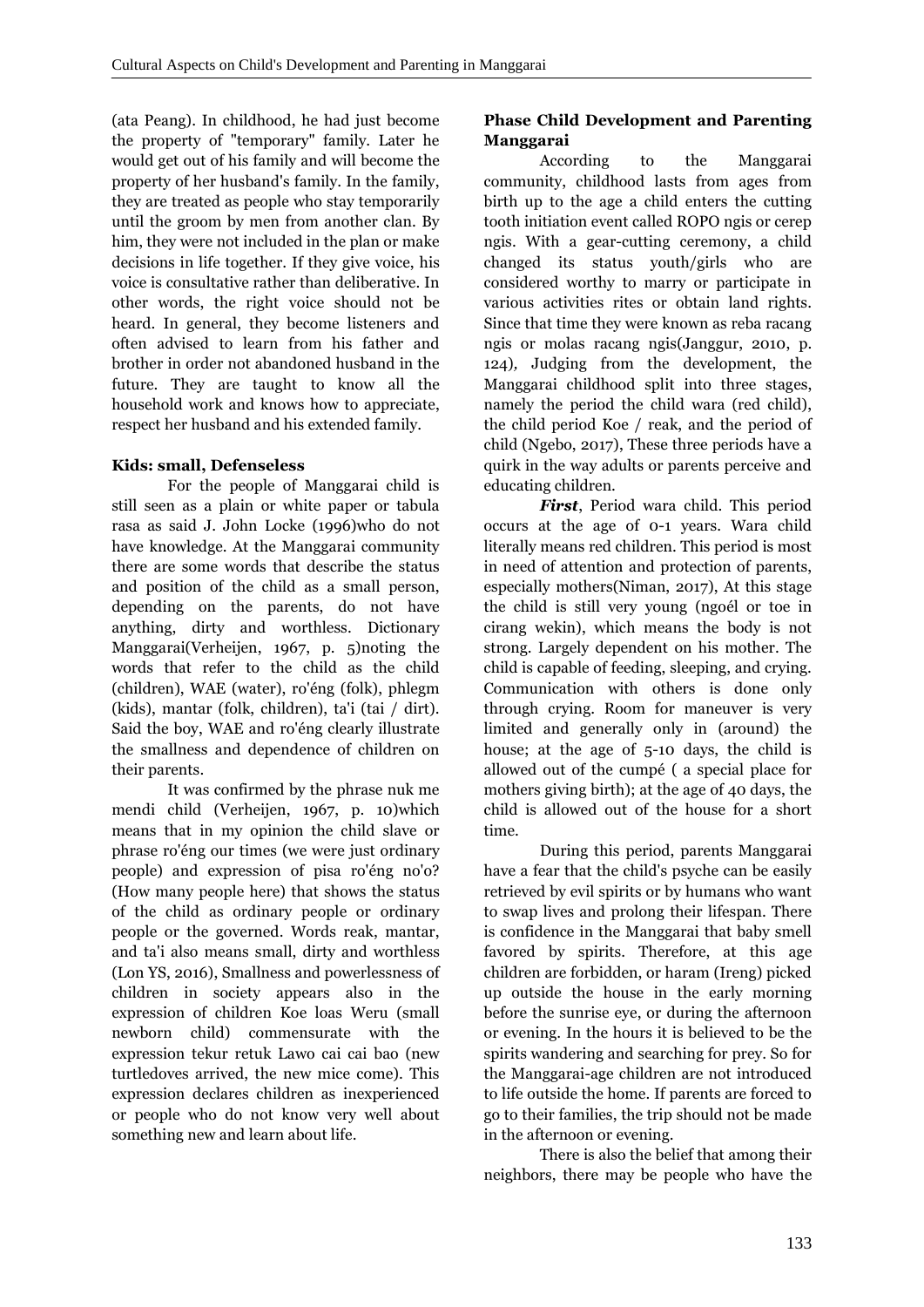occult. They usually strengthen the science to take the life of a baby. Baby's life could also substitute the lives of a seriously ill family; make someone live longer. As a result, parents would not let the children look out of a window or door of the house at dusk or night. Even if there is suspicion of a shaman who has the knowledge being passed at noon, infants should also be hidden from view.

Parents will also be anxious and restless if their children cry at night. Especially if prolonged crying. There is a belief that there could be a creature chasing baby's life. Therefore, in order to drive out evil spirits, then the parents will burn sandals, or plastic or onion and garlic. The pungent odor of this material is believed to ward off evil spirits. Inadvertently, the parents are practicing parenting associated with the fear of things that are magic (witchcraft) and mystical. Superstition got an important place.

When the child is still in a period of wara child, duties and responsibilities of parenting is dominated by the mother. Mother crucial role in ensuring the physical and psychological needs of children. Because of the presence, togetherness and warmth of maternal love are necessary so that children do not cry, pain or feeling abandoned. According to(Candida, Jeluhut, and Ibas, 2016), A period of the most imposing and very demanding sacrifices of mothers in parenting is more or less the first seven months.

Mom will not remove the baby alone or leave it with others. At the time of sleeping, cooking or working in the garden or draw water to drink, the child should stay with him. Kids are always in the arms of the mother although the mother was at work. If the mother works in the garden, on the clothes or the crown of the baby is placed or put a pin and bangle ginger and dried (lia narong) to protect him against evil spirits. Shortly before the mother returned home from the garden, his mother had invited the children "Let's go home" so that the spirits did not detain his soul in the garden (Ampur, 2017),

If she cried then give fire red cloth secondhand clothes and rotated in circles around his face so that the spirits are bothering to go far. Also on the side of the house planted beech trees are believed to scare the devil (scout kejoli). If her mother was about to go away and leave him for a while because of the particular reason that the child's hand and head washed his mother's milk should not be advised to accept the offer of food from evil spirits. To be a healthy child, after hazelnut oil bath lubricated. When washing the baby clothes, the clothes should not be shaken-numbness or slam that children do not fall ill. At the time of feeding, the child must be the lap that every rice (fortune), which falls mealtime will return to the child if he's lap.

The role of fathers for children this age is insufficient. Father only minimally helps to parent. Task father more to do with the affairs of exorcism when the child cries, as described in the previous section. Sometimes a lull his father also participated by singing songs in the local language.

*Second*, Period Koe child. This stage lasts between 1-6 years of age. At this stage, children begin to learn to sit, crawl, stand and walk and get to speak. This period is known as the first stage of the study. At this stage, children begin to socialize with his family. Children have to learn to speak, communicate, play and be with a great family. Here, the child gradually reduces dependence solely on his mother's emotional. Usually, if the mother has not been pregnant and had another child, the child will still breastfeed. The age limit breastfeeding is very uncertain. Age feeding may last up to primary school age. Manggarai people usually call that "mbélél one grandchild de Enden kin" (still hanging in the breast). However, if the expectant mother and the back have the baby may soon be over the age of breastfeeding for children.

At the age of children reak / Koe, slightly reduced maternal role and being replaced by a father and brother or big family. They simultaneously or alternately encourage children to sit, crawl, walk and talk. They set up the necessary facilities such as a wooden handle, a hand while guiding the child to be sitting, crawling, or walking. They also became a teacher for children in learning to speak.

If a child is experiencing delays in its development, it will be created a special event (sungke). If a child is late to walk or stand then do the show legs and pat waist sequence by using a specific tool (specific leaf). Another Treatment was by rubbing the waist with morning dew (lo'o) are regarded as special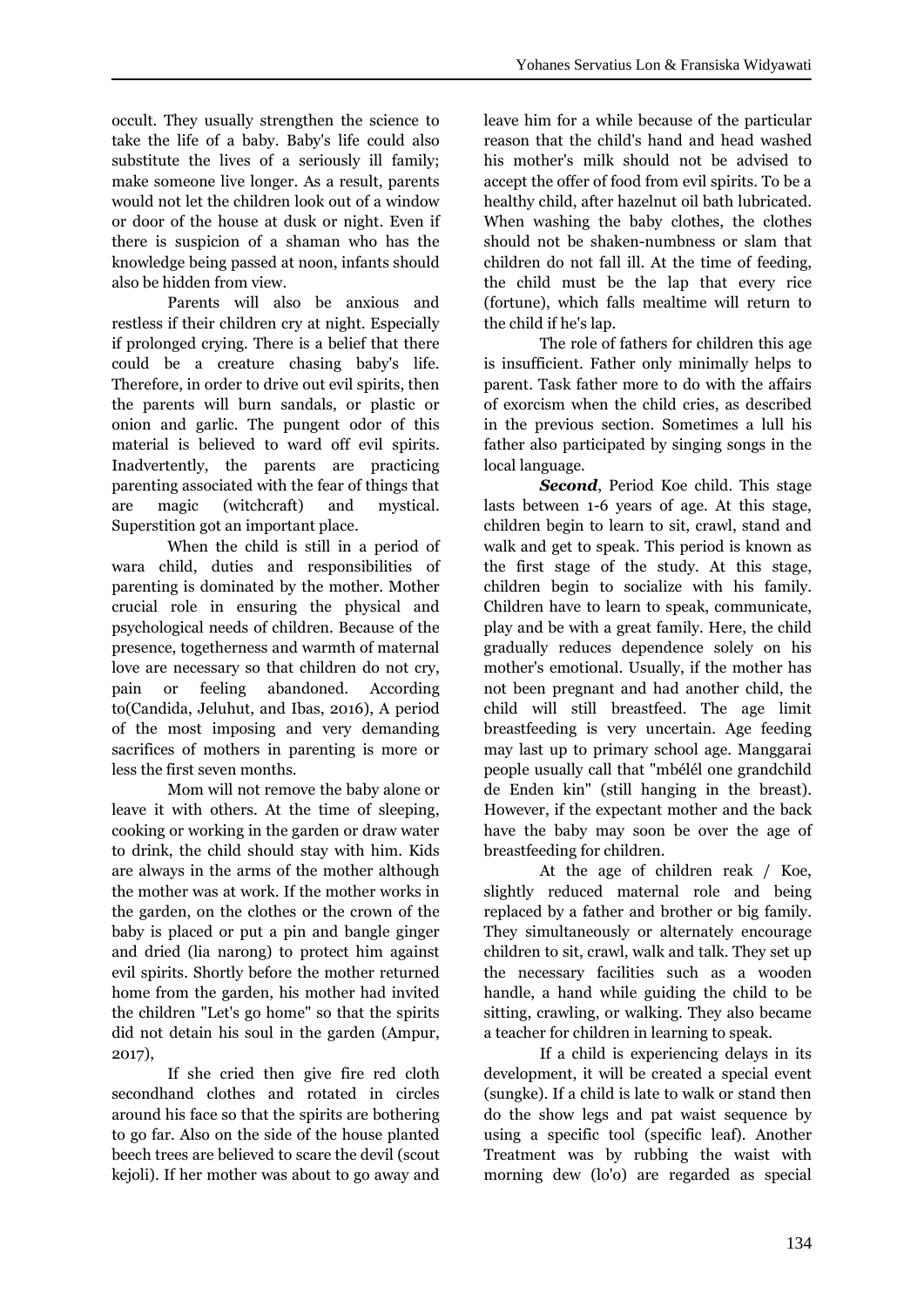water given by God. If the child is too late to speak, then held the event cakér le manuk Koe is touching and rubbing the tongue shows a child with chicken legs hatchling or with a gold ring from her parents (Nggarang, 2016). At this time the child should not be given food that causes abdominal pain such as Tatas potatoes, chilies, coconut milk and so on.

At this stage, the child is still a lot of wiggle room in the house. But of course, he was allowed out of the house. Kids are conditioned to know others, a neighboring family. He was authorized to play in her backyard or the neighbor's yard near. Kids are slowly introduced to other friends outside his home.

There is some parents ability expected at this time. At the age of one year, children are supposed to be able to eat solid food, can often loose the bonds of breast mama and bold for laps or be picked up by others outside of their home environment. In children whose age is more like two years, parents hope he can urinate without having to be accompanied. But to wipe and bathing usually is taken by the mother or sister role. At the age of 2-3 years, old children are also expected to be able to name and identify objects belonging to the family, names of family members and close friends or neighbors. Some parents will teach children to sing simple. However, since many families/parents spent time working in the garden, it is expected that children can adapt to the garden environment. Kids were playing in the lodge or near the place of his father's mother weeding the garden. Sometimes kids this age are accustomed to playing with the animals pets such as dogs.

At the age of 5-6 years, children have grown larger. Some children even have got new tasks such as washing dishes, fetching water and mainly to maintain and hold sister. In traditional families and farmers in general, a very unusual child taught to read, write or recognize the image. Only in the modern family and the upper-middle of this lesson, parents can afford. At night sometimes parents tell children. Mother would occasionally advise his son and father to introduce some aspects of cultural life as heirlooms or type of kinship with people who are already known to the child.

One way parents to prevent children from doing things that are undesirable is to talk about things mystical or by giving rein the threat of evil spirits. Manggarai highly viscous child educated to fear evil or supernatural forces that threaten the lives of children.

*Third*, The period of the child. This stage lasts from age 7-12 / 13 years. It is a time of socialization of children to the wider world. During this period, children are allowed to play quite far from his home. Children are starting school. When a child enters this age, parents began to feel that the burden of child care has been reduced significantly. In fact, children of this age are very dependable power by parents.

Parents will give a special task for this age child. Girls are already required to be able to cook, wash dishes, clean the house and take care of the sister. When parents work in the garden (outdoors), homework already is given to children of this age. At first, the girls were taught how to cook, measure the rice, cooked vegetables, washing dishes, fetching water, carrying sister, etc. The next job was their primary task. Boy duties include carrying water, gathering firewood, feeding cattle, moving cattle, cradling his sister and a few other simple jobs.

At this time, the degree of socialization of children becomes more intense high. Childhood was socializing with friends and communities. Most of his time spent playing with his friends. During this period, parents often give advice and teach morals to children. Some of the fundamental moral is respect for parents or older, do not cut and answer parents' advice, do not take the property of others and do not do the customary taboos (Nggoro, 2006). Some restrictions such customs should not be playing at a particular place, should not catch certain animals and should not eat foods that are forbidden by custom has been clearly communicated to the child.

When children make mistakes, children at this age are considered "legitimate" or reasonable physical punishment. This type of punishment among others beaten with a cane, on his knees, slapped, kicked or only counseled. Obedience to parents got an important place in the tradition of the Manggarai. In this case authoritative parenting(Santrock, 2002, p. 257)very strong. She is not given a secure room to be consulted or asked their opinion. The truth usually belongs to the parents. Children must be obeyed. Against a parent is one of the great moral mistakes for families Manggarai.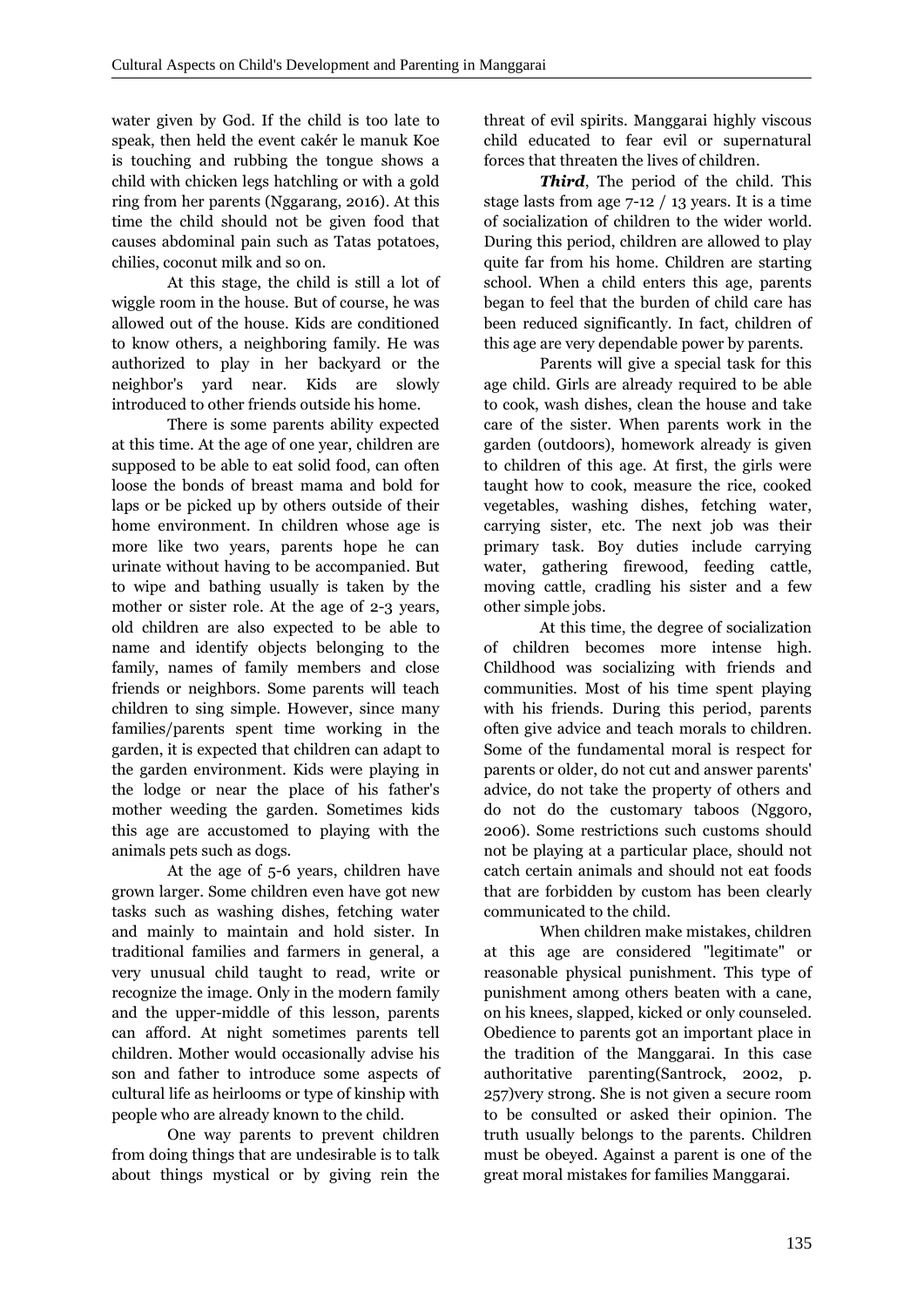In the age of the child, parental responsibility is focused on educating children aware of the work in the home and outside the home, know the customs and family as well as a variety of kinship relations. Boys are taught to be an example of his father and his mother as examples of young girls. In family life girls are educated and conditioned to do the work and habits mother such as hauling water (Teku WAE), cooking (Teneng), sewing (Jaik), weaving (magick / dedang), wash (wash), house cleaning (coexist mbaru) , mashing (tuk), weaving (rojok), look for vegetables (Kawe UTE), carry baskets (EKO roto), winnowing rice (SEHO / edge DEA) took Towa (tIPA BECI), grooming (céak Hutu), takes sirih- nut (Cepa) etc.

Instead the boy was introduced to his father's work and activities such as searching for firewood (Kawe Haju), cut the tree (paki Haju), see the gardens (la'at uma), moving animals (caling kaba, rarely, Japi), thresh rice ( Woja rik), carrying machetes and spades bear (Selek Kope agu bancik pattern), smoking (rongko), tap and drinking alcohol (Pante agu inung / lolu palm wine), and others.

In terms of dress and behave girls accustomed to déng towé (tying fabric in the chest) while men tenggé Towe (tying a cloth around his waist). Girls are forbidden to climb trees (Tuke Haju), playing ball (Maeng ball) or takro (Teka raga), or catapults. The boy was forbidden to play rope (Puzzle mbau), playing coffee / rock in the hole (Maeng bongkik). Women are taught to have long hair, the skin smooth, gentle nature (alus ba Weki), agile work (Geal ba Weki), more patient (léwé nai), generous (Lembak nai), like playing at home (Temer) and being around his mother.

Boys are taught to have a large and strong muscles, great sound, the nature of the firm and play outdoors. Boys are ideal to be diligent (tela toni dungkul wuku), strong and assertive (cirang niho rimang shutter), honest (Neka me ngong data), and discipline (Neka hang toe the mark, inung toe, shop TOE nopo) high-minded (tuka ngéngga ngalis nai), know the customs and manners (repéng confident, haéng taé), bold (rani) and so on(Sutam, 1998, pp. 68-75)

When advising a child, her parents would convey to the boys that they need to know the family and tribe (ASE Kae Bae), customs (lut oblique dise empo) and is ready to become the backbone of the family (ite dé series hunchback). To the girls are constantly reminded that what is not good you're doing to your mother or your father, should not be done to the father-mother mantumu. If you walk down the street, men must walk at the back of the women (lami toni de weta = keep back sister) (Niman, 2016)This expression it can be interpreted as a new first lady and followed the man. Another interpretation is the more dominant influence of women must be protected by men.

After three this stage, the child will enter in adolescence and is no longer considered as a child. A person can enter this stage if it is physical, mentally and culturally was considered not a child anymore.

# **The specificity of Culture in Development and Parenting**

Observing how people define child Manggarai, classification phase of development and implementing parenting, as it has been presented so it can be found in common a general nature as well uniqueness may only be found in Manggarai only. This phenomenon reminds us once thought anthropologist and psychologist Kluckhon Murray(1954)which states that every person is the same at the same time as everyone else, like some others as well as no-one else entirely. Regarding similarities, Santrock(2010, p. 40)asserts, "As a man, every person the same path of life ... never been through the age of the child". "There is a universal pattern of development, and therefore a predictable pathway to development and learning for all children" (Raban, 2015), Gordon Allport theory of individual psychology, a psychology of the Constitutional William Sheldon and Raymon Factor Theory Cattel emphasize that aspect of personality matching is relatively settled on individuals.

The specificity of an individual nature, especially following the idea that children should be seen as an active agent in the process of growth and development. While the similarities and uniqueness of a society are strongly reinforced by the idea that universal truth at all in spite of the influence of the local culture. Development of a child is not to be cultural-free. The theory of "the west" for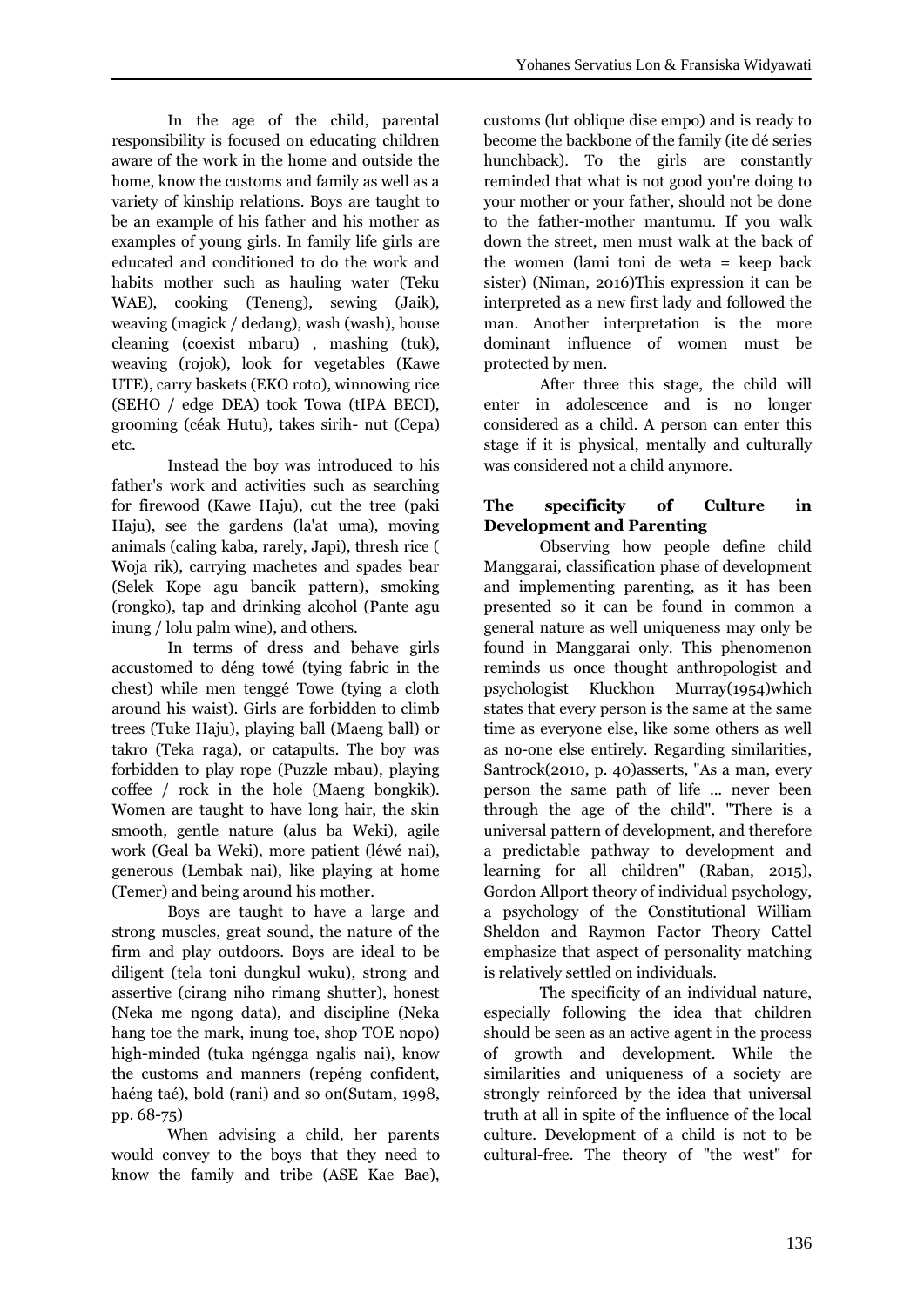example, is not necessarily correct and suitable for children in the east(Ho, 1985),

Vygotsky was the one that most clearly expresses the role of the cultural aspects and the social environment in child development. He was very stressed emphasizing the importance of personal interaction (social), culture and history and the individual factors as important in the development. Learning is never detached from its social context. Children's self-understanding as understood by the environment(Schunk, 2012, pp. 241-241), Vygotsky in(Gredler, 2009, p. 310)also stressed that human learning is different from the animals; human learning "beyond Reviews their biological heritage." They must master the symbol (culture), learning through cultural symbols and interacts with culture. There is a strong influence on culture and development of the individual. Therefore, primitive or traditional societies certainly different from modern society. Diverse culture will have implications for the development of different cognitive (Gredler, 2009, p. 311),

Hedegaard in (Nolan & Raban, 2015, p. 9)also described how development is viewed as a relationship between a child and his environment. Fleer in(Nolan & Raban, 2015, p. 9)affirms that "culture not only determines the principles for defining development but frames the Contexts in the which the development of children is supported '. Culture has a unique role, but not independent of outside cultural aspects. Studies upbringing in a culture reinforces the notion that child development and parenting is strongly influenced cultural context. Compare with the study of the culture of parenting in Japan, Norway, and Scandinavia (Nolan & Raban, 2015),

Although culture makes the development and parenting to be unique and special, still, aspects that are natural and universal can not be ignored. Manggarai child may differ in many aspects, but there are also different forms of the same with all the children around the world. There is a natural thing. See, in the explanation of the findings above, the child's biological characteristics of the various phases that are categorized by the local community are also owned by the other children in the same age category. Kongnitif and physical ability also contain similar things.

Just load the knowledge, values and order moral that are more unique.

Therefore, as a middle way, "social and cultural context should not be seen as something outside the process of development, 'as that the which surrounds' but 'as that the which weaves together'(Woodhead, 2006), disclosed by Darling and Steinberg(1993)that parenting is always integrative. In the language Rogoff in (Smith & Upitis, 2007, p. 313)'Noted that "involves progress towards local development goals and valued skills."

## **CONCLUSION**

Research on the influence of culture in the concept of a child's stage of development and foster patterns in Manggarai, West Flores, East Nusa Tenggara Province concluded a few thoughts as follows. First, the way the Manggarai define who the child is determined by the way people look at the concept of the family Manggarai, the sustainability of the group/clan and the demands of the task that lay an individual in his community. In the sense that like this, children are primarily seen as part of a community rather than just as individuals are free and independent. The existence of a new child has to mean insofar as it can realize themselves as representatives of the public.

Second, the Manggarai has a distinctive division in mapping category of child development. In general, children are distinguished from those who are ready to enter adulthood. There were three age groups of children that wara children (0-1 years), child reak (1-7 years) and children (7-13 years). How category mainly determined by two factors of child factors and factor the relationship between children and parents or factors duty of parents to children. It is clear that once again the child can not be understood separately with parents and the community.

Third, because the Manggarai is a patriarchal community, the concept of girls and boys is closely linked to gender differences regarding the assignment of girls and boys in the culture. Foster patterns then have an aspect of gender bias if it is associated with the modern concept of the relation of women and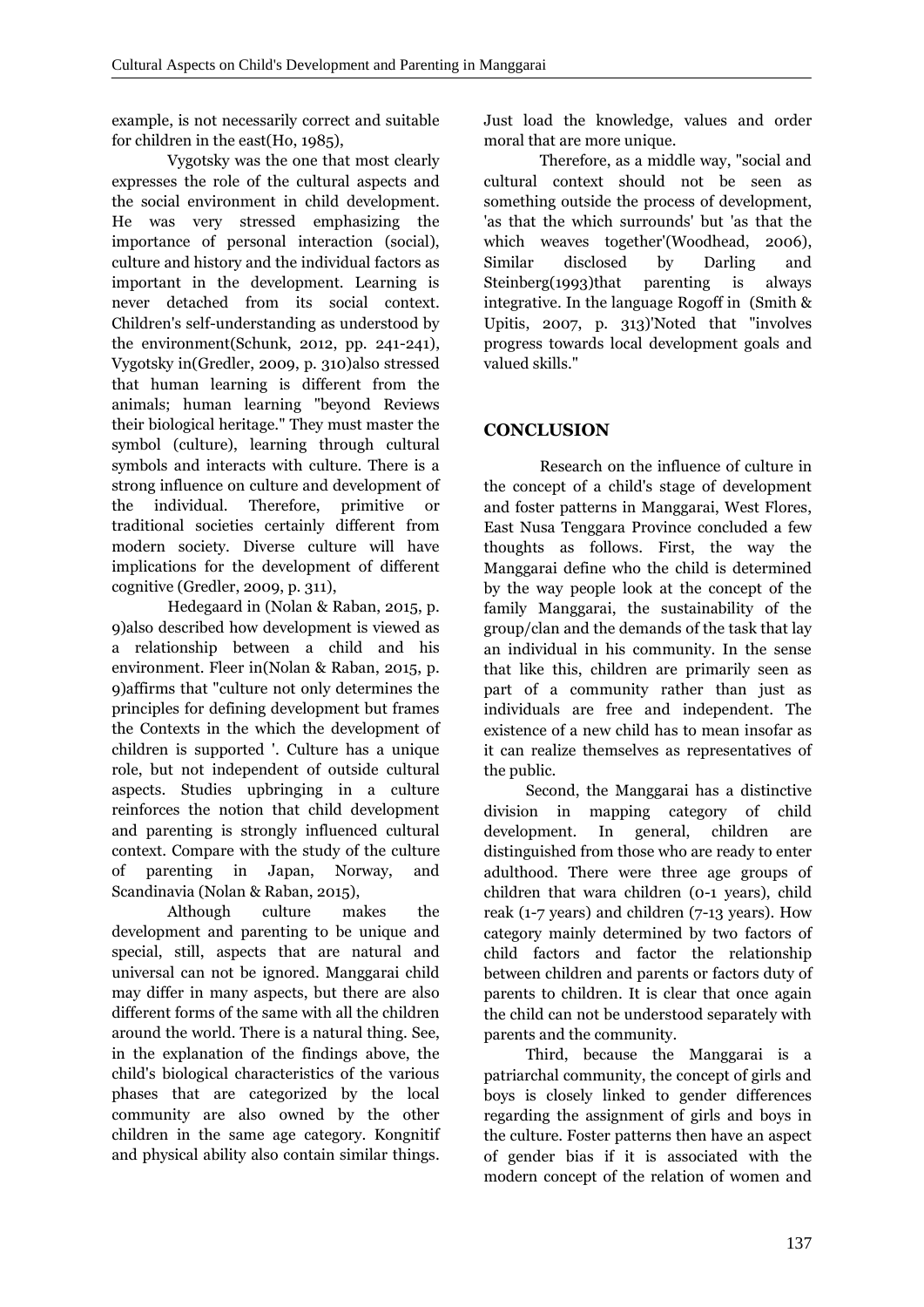men. For the Manggarai, boys get more attention is important in the community and day-to-day parenting.

Fourth, the nature aspects of religious belief, mystical and culturally determine parenting good parents to their children regarding physical, mental, and spiritual. Parenting is extreme in Manggarai culture that is educational "give fear or embarrassment or trembling" to the spiritual power, to the spirits and ancestors. This approach is unique compared to the theories of other foster pol. Also, the authoritative parenting style is also the dominant parenting.

The fundamental conclusion above reiterated that culture, environment, and values adopted by society should not be ignored in formulating an understanding of psychology and philosophy concerning the concept of child's stage of development and foster patterns. This ethnographic study is a unique contribution to the field of cultural science, psychology and philosophy regarding children in the culture in Indonesia.

#### **REFERENCES**

- Cohen, R. N. (1970). A Handbook in Cultural Anthropology. Columbia University Press.
- Darling, N., & Steinber, L. (1993). Parenting Style as COntext: An Integrative Model". Psychological Bulletin , 113 (3), 487-496
- Gredler, M. (2009). Learning and Instruction, Theory into Practice. New Jersey: Pearson.
- Ho, D. (1985). "Asian Psychology: A Dialogue on Indigenization and Beyond." in A.Aganon & Ma. A. David (Eds)., Sikolohi yang Philipino: Isyu, Pannaw at Kaalaman . Manila: National Bookstore
- Janggur, P. (2010). Butir-butir Adat Manggarai. Ruteng: Yayasan Siri Bongkok.
- Koetjaraningrat. (1977). Beberapa Aspek Pokok Antropologi Sosial. Jakarta: PT Dian Rakyat
- Locke, J. (1996). An Essay Concerning Human Understanding, . Indianapolis: Hackett Publishing Company
- Lon, Y. S. (2016). Children in Manggarai Culture: Understanding the Root of Violence Against Children in Manggarai. International Indonesian Forum for Asian Studies (IIFAS) (pp. 505-516). Surakarta: Pramuka Press
- Lon, Y. S. (2015). Mendidik Pribadi Berkarakter "Uwa Haeng Wulang, Langkas Haeng Ntala" (Kajian Sosio Budaya terhadap Kearifan Lokal Orang Manggarai Flores, NTT. Building Network and Sharing Best Practice for Strengthening Quality of Education in Muslim Society (Second International Conference on Education in Muslim Society) (pp. 629-640). Tangerang Selatan: FITK Press
- Lon, Y. S., & Widyawati, F. (2017). Belis dan Hari Perkawinan: Perempuan dalam Budaya Manggarai. International Conference on Social Science and Humanities. Jakarta: LIPI
- Malinowski, B. ( 1984). Argonauts of the Western Pacific. Waveland Press Inc
- Murray, C. K. (1954). "Personality Formation: The Determinants" in Clyde Kluchohn & Henry A Murray (Eds), Personality in Nature, Society and Culture. New York: Alfred-A-Knopf
- Nerton, R. (1968). Social Theory and Social Structure. New York: Free Press
- Nggoro, A. (2006). Budaya Manggarai Selayang Pandang. Ende: Nusa Indah
- Nolan, A., & Raban, B. (2015). Theories into Practice: Understanding and Rethingking Our Work with Young Children. Australia: Teaching Solutions
- Raban, A. N. (2015). Theories into Practice: Understanding and Rethinking Our Work with Young Children. Autralia: Teaching Solutions
- Radcliffe-Brown. (1956). Structure and Funstion in Primitive Society. Routledge & Kegan Paul
- Santrock, J. W. (2002). Life Span Development. Jakarta: Erlangga
- Santrock, J. W. (2010). Psikologi Pendidikan. Jakarta: Kencana Prenada Media Group